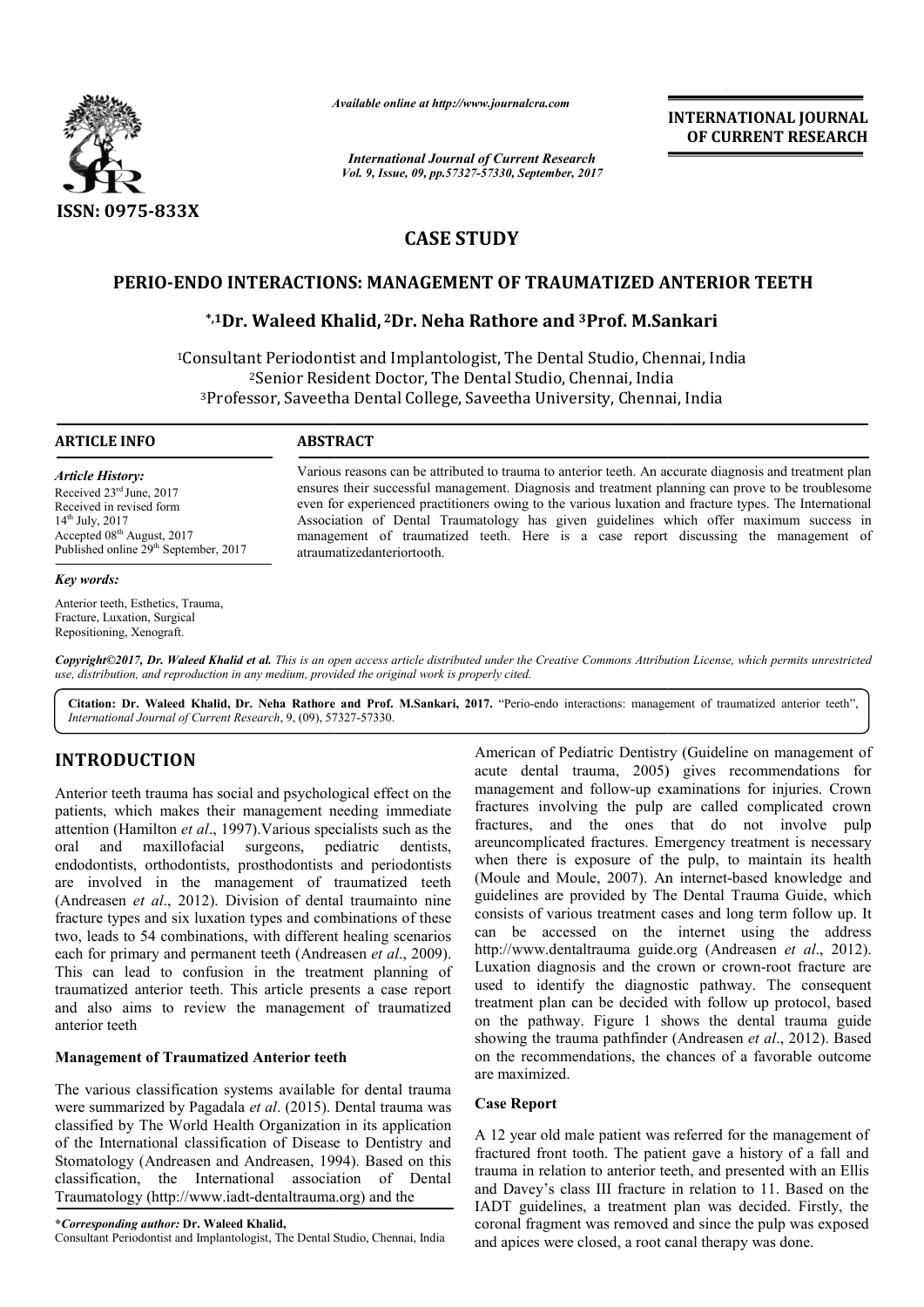

**Figure 1. Dental Trauma Guide showing Trauma Pathfinder (Andreasen** *et al***., 2012)**

A vertical bone defect was found in the patient in relation to 11 two weeks following the treatment. A regenerative flap surgery was planned. The root was surgically repositioned in a coronal position after raising a full thickness flap. Bone graft xenograftOSSEOGRAFT© was used to pack the angular defect.Upon review three months later, sufficient bone formation was seen radiographically. A gingivectomy was done to increase the crown height. Following healing restoration was done with a post-retained crown.

Case Picture 1: Preoperative View



Case Picture 2: Radiographic View



Case Picture 3: Fractured Segment of 11



Case Picture 4: Flap elevation in relation to 11

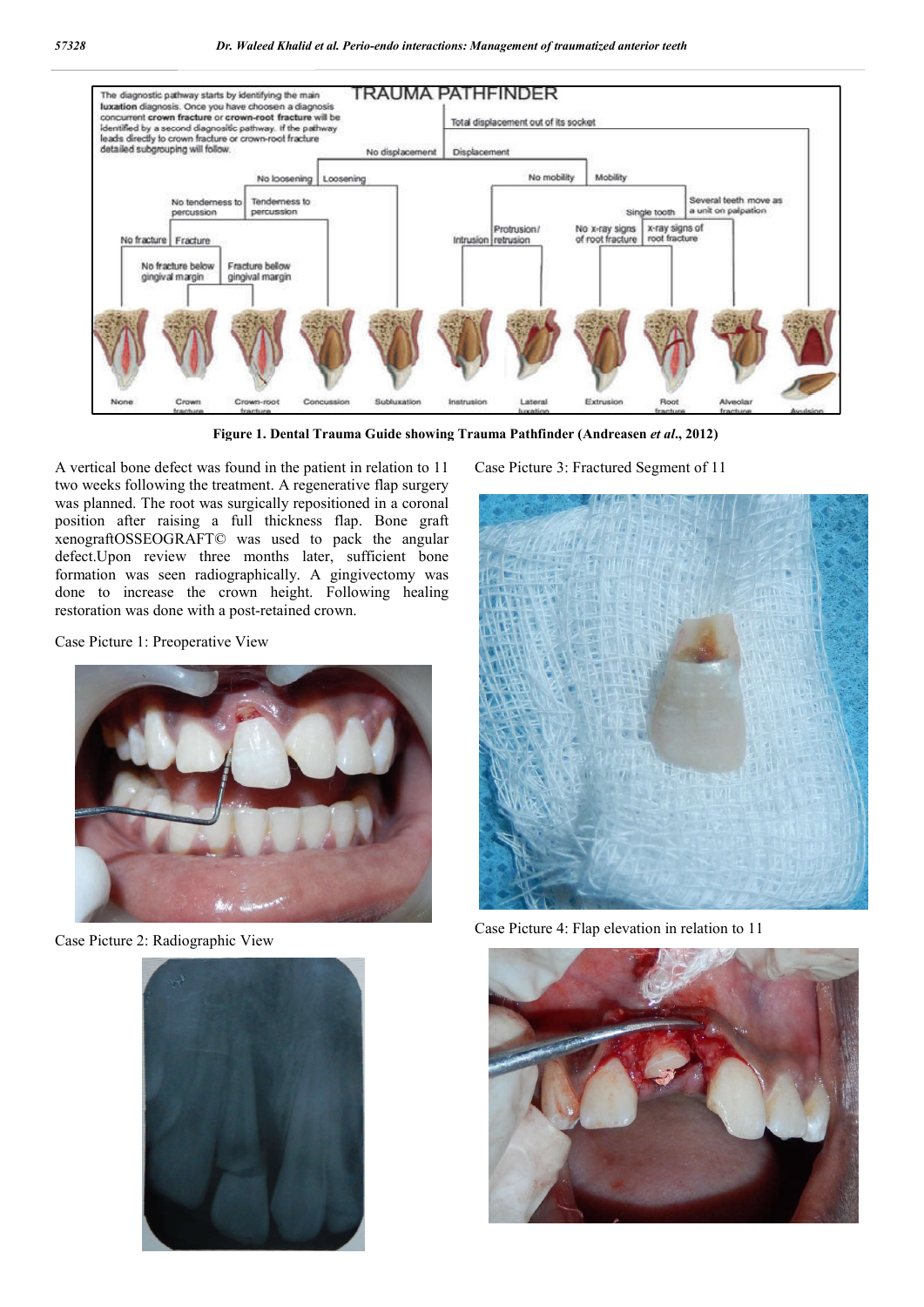# Case Picture 5: Extrusion of Fractured 11 done



Case Picture 6: Angular bone defect packed with bone graft



Case Picture 7: Sutures placed



Case Picture 8: Postoperative view three months later



Case Picture 9: Radiographic Postoperative view after three months



Case Picture 10: Crown Lengthening done by gingivectomy



Case Picture 11: Postoperative View after gingivectomy